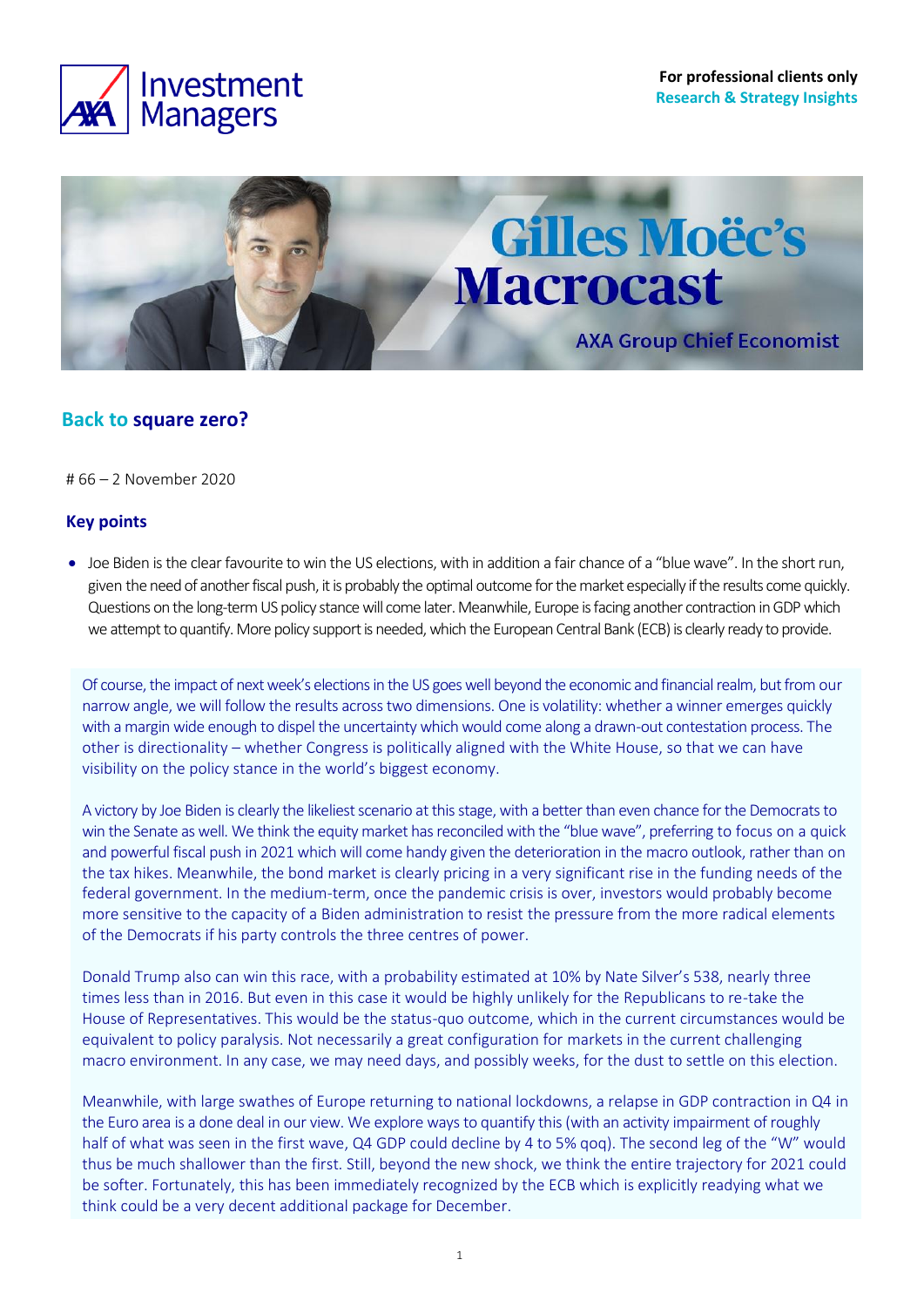# **Decision time (hopefully…)**

Unlike in 2016, there hasn't been any last-minute decline in the lead the democratic opponent to Donald Trump enjoys in the polls (Hilary Clinton was hit in the last days by a return of the "private emails saga"), and since the number of votes already cast is as of Sunday above two third of the total ballots cast in 2016, it would take an absolute catastrophe for Joe Biden in the last two days of the campaign to alter the race (see Exhibit 1). Polls can be wrong, but we make the same point we have made before in Macrocast: the proportion of undecided voters in 2020 has been steadily falling and is now half of what it was in 2016 (see Exhibit 2). The Republican campaign is counting on a "shy Trump" effects, i.e. voters who are unwilling to state their preference for the incumbent when asked by pollsters. Logically, one would expect these "shy Trumpers" to declare themselves undecided instead of pretending to lean towards Biden. We note that the average Biden lead exceeds the average for "don't knows", which was not the case – by far – for Clinton in 2016, whose lead was thus significantly more fragile than what the headline number suggested.

Of course, the US presidential race is a cumbersome affair and a lead in national polls is not enough – after all Clinton won the popular vote in 2016. By and large, given the features of the electoral college, a democratic candidate needs at least a 2% margin in the popular vote to secure the presidency, but even this would not completely insure against a "freak distribution effect" with narrow defeats in too many states. Clinton lost because she failed to win in blue-collar, mid-western/Great Lakes states, although polls still gave her a small lead there just before the election. Still, pollsters have learned from their mistake. The issue then was an under-weighting of noncollege educated white voters in the samples (reflecting a greater reluctance by this demographic to take part in polls). This has normally been corrected. Biden's lead in the rustbelt should thus be more solid than Clinton's. Nate Silver's website 538 is currently giving the Democrat a 90% chance of winning. Their last forecast in 2016 had Clinton's chance at only 71%.



Markets have become increasingly focused on a "blue wave" with the Democrats winning the Senate on top of the White House. Currently the Democrats control 47 seats (counting two independents who caucus with them) against 53 for the Republicans. The Democrats are very likely to lose one of their incumbents, widely expected to be defeated in the Alabama seat which he won in a special election three years ago against a very controversial opponent. If Joe Biden becomes President, Vice-President Kamala Harris will give the Democrats a tie-breaking vote. They thus probably need to win four new seats. According to the polls, they are widely expected to win in Arizona and Colorado. Two more seats need to swing. Using the Economist forecasts, these could be found in Maine and North Carolina, with Iowa and Georgia also in play (see Exhibit 3).

A blue wave would vindicate and probably prolong the rebound in US long term interest rates which has so far been resilient to the generally worse economic dataflow. We estimate where the US 10-year yield "should be" according to fundamentals by regressing it on the New York Fed's Weekly Economic Indicator, the level of the Fed Funds rate and the Fed's purchases of government securities. Using this simple model, the US long term rate is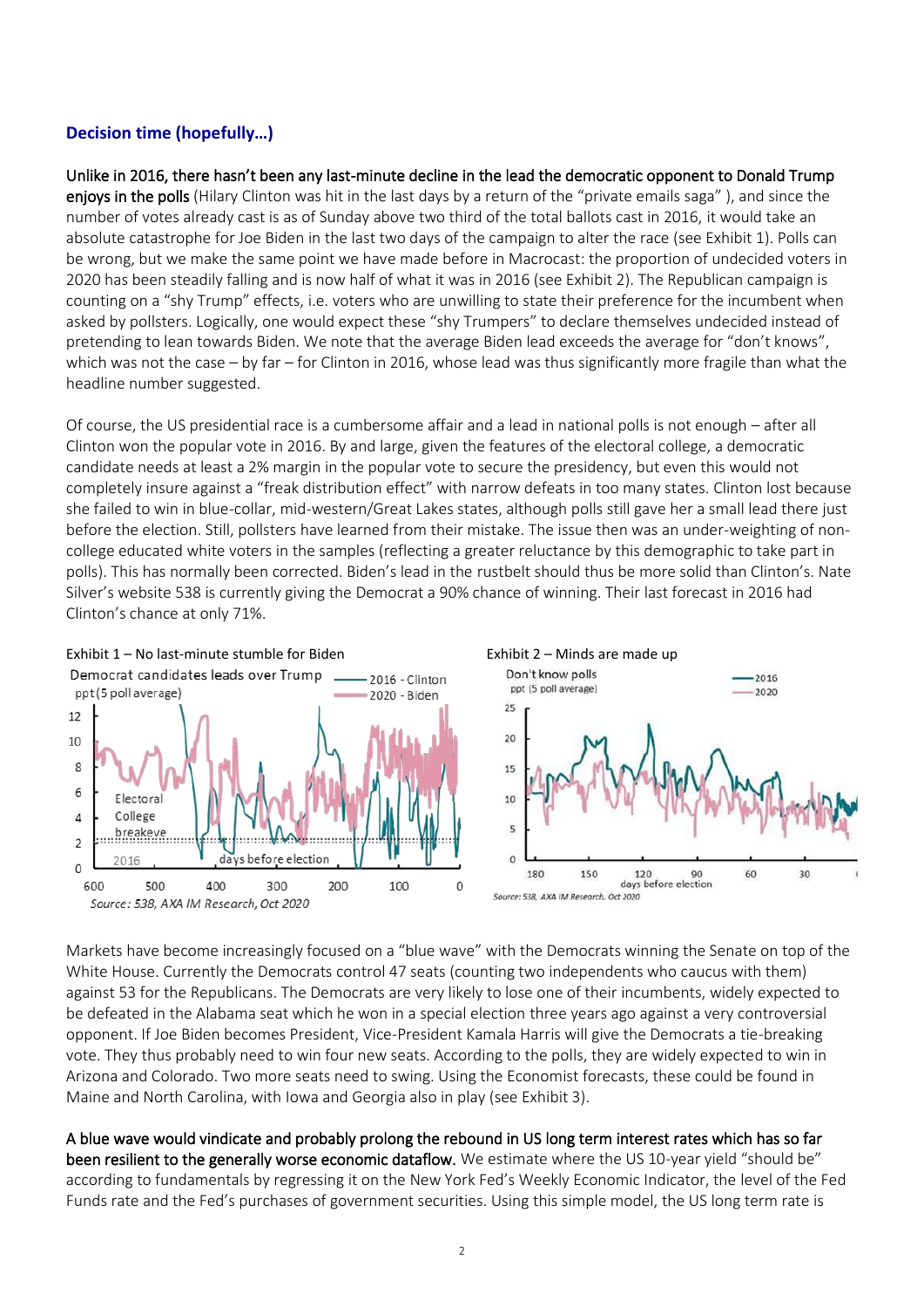now roughly 20 basis points above its "fundamental" level. There has been no correlation between this residual and the gyrations in Biden's lead in the polls since he won the primaries (see Exhibit 4) which has been relatively stable. We think the recent rebound in US long term rates reflects the market's growing focus on the chances of a major fiscal push under Biden, rather than a change of opinion on whether he would win – this has been the most likely outcome since pandemic started.



Earlier in the race, the prospect of a Biden victory was widely seen as a dampener for the equity market, given his tax-heavy platform. Today, with the Biden team moving to more sequencing – a quick, powerful fiscal spending push in 2021, with tax hikes probably brought back to a later stage - the equity market has probably reconciled itself to a Biden victory. It's uncertainty on the final result and concerns about political stability which could trigger a risk-off move. The S&P 500 lost 6% during the 2000 "recount in Florida" affair. This time there is a risk that contestations would run wild in several states, while public opinion is much more polarised than 20 years ago, thus raising the prospect of street protests amid protracted legal wrangling. In 2000 Al Gore conceded defeat after a very close Supreme Court decision (5-4), which sheds a specific light on the intensity of the recent dispute on the nomination of another Justice to the Court.

Given the rise in postal votes in the US and the time it will take to receive and count them, a final result is likely to take weeks. However, if one of the two camps seem to win by a wide margin in the exit polls on November 3<sup>rd</sup>, the market would probably be reassured. The race in North Carolina may well be the bellwether for election night. Voting in this eastern seaboard state will end at 7.30 pm local time. The state has invested heavily in vote-counting capacity, which suggests reliable partial results could come out quickly. A win there for the Democrats for both the Presidency and the Senate could give an early indication of the final outcome. For the presidential race alone, Florida will be as usual a key state, and normally there preliminary results come out relatively fast, but as we learned in 2000, if the result is close, this would not ensure against days and even weeks of uncertainty (December 14<sup>th</sup> and the meeting of the electoral college will be a key date).

One aspect of the race which we think is often ignored by the commentariat is the possible absence of federal policy response to any further deterioration in the sanitary and economic conditions in the United States until the end of January. Technically, Congress could reconvene immediately after the elections to pass emergency measures ("lame duck session"), but for this there would need to be a modicum of cooperation between the two parties. Traditionally, the incumbent and the President-elect cooperate during the transition period. If we are in the middle of legal wrangling, it is difficult to expect much success on this. Symmetrically, if Donald Trump were to win the presidency while failing once again to secure a majority of the popular vote, what cooperation could he expect from a House which would still be very likely to be controlled by the Democrats? Even if ultimately the market gets some visibility on what could be achieved from the end of January onwards, investors may find the next three months particularly long.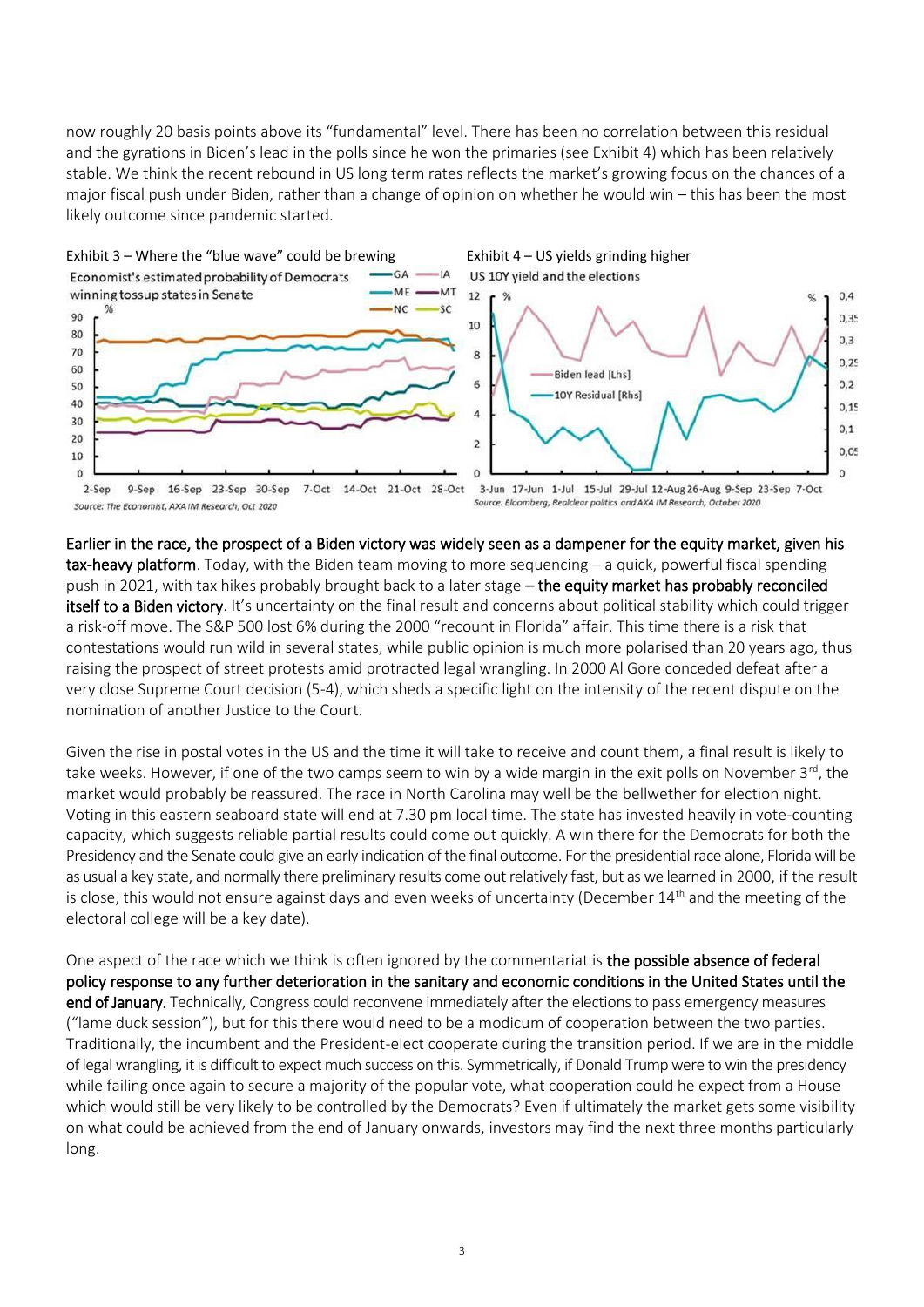Looking ahead, in case of a "blue wave", we are quite convinced that after some early enthusiastic response to the promise of a fiscal push, investors would gradually want to focus on the medium-term policy stance of a Biden administration.

Even if some radicals have grabbed media attention, the intake of Democrats to the House in 2018 was dominated by moderates, and the same would probably happen with new Senators turning the majority around. Combined with Biden and Harris's own moderate leanings, the electoral platform of 2020 – quite heavy on tax and re-regulation – should probably be taken with a pinch of salt. However, even moderate Democratic parliamentarians may find themselves dealing with what has been the curse of moderate Republicans in the last 20 years: an activist base pushing them further away from the centre. This could be a key development to monitor in the next two years (if Biden wins).

#### **The shape of lockdowns 2.0**

While the US is by far the main source of global uncertainty at the moment, it is almost certain Europe is now contributing negatively to world growth. More and more European countries are shifting from a regional approach to suppressing the pandemic to national lockdowns, which mechanically raises the economic cost. We explore here how we could quantify it.

We need to start with a caveat. Just as the news of the lockdown resumptions hit the screens, the first estimate for Q3 GDP for Euro area countries came out with positive surprises in most cases, sometimes by a large magnitude (e.g. in France). This is going to affect positively the annual averages for 2020 and 2021, blurring the impact of the likely relapse into recession in Q4 and ahead. As an illustration, if we kept our latest forecast trajectory unchanged, just taking on board the figures for Q3 2020 would mechanically raise annual GDP growth by roughly 1% in the Euro area in 2020 and 2021.

Forecasting a new Q4 2020 now entails making a judgement call on the stringency of the second lockdown relative to the first one, and its duration. We can begin the exercise with France, where INSEE provided a wealth of realtime indicators during the first wave.

At "peak lockdown" in the second half of March and April, activity was 30% below normal there. The most exposed sectors – hospitality, cultural activities, a substantial share of retail trade – will face the same administrative measures as in the first wave and we would expect near zero output there, as in March and April. However, the rest of the economy should be better protected in lockdown 2.0. Schools remain open, making it easier for parents who can't work from home to commute and "sanitary protocols" in the sectors which are not directly hit by the mandatory shutdowns are already in place. According to INSEE at the beginning of May activity in construction was still only 25% of the normal level, and 62% in manufacturing. We would not expect to see a similar quantum of contraction in those sectors this time. The immediate reaction of the chairman of the construction employers federation to the government's lockdown announcement was quite positive (he publicly expressed his relief that his industry would be able to maintain its activity). Finally, it is likely that the transition of many services to remote organization triggered some transitory adaptation issues impairing output in the first wave. Adaptation should be easier this time.

If we posit an activity impairment of 15%, applied on 7 weeks, followed by some minor improvement in the run-up to Christmas, this would be consistent with GDP falling in France by 7 to 8% quarter-on-quarter in Q4 (to compare with -13.7% in the second quarter), and by c.10% in annual average in 2020 (not too far from the estimate given by the French finance minister upon the release of the Q3 numbers).

How to extrapolate this to the rest of the Euro area? Italy seems to be moving towards a similar path to the French one: hospitalisations continue to rise and the latest restrictions (e.g. a 6 pm curfew on restaurants and bars, as well as a closure of cultural activities) are already quite tough. There seems to be a tentative stabilisation of the pandemic in Spain, but again, the level of restriction is already high in parts of the country. We would be tempted to apply the same approach we used for France in these two countries (half of the activity haircut which was seen at the peak of the first lockdown). Germany is problematic because the first lockdown was remarkably lenient, which suggests the loss of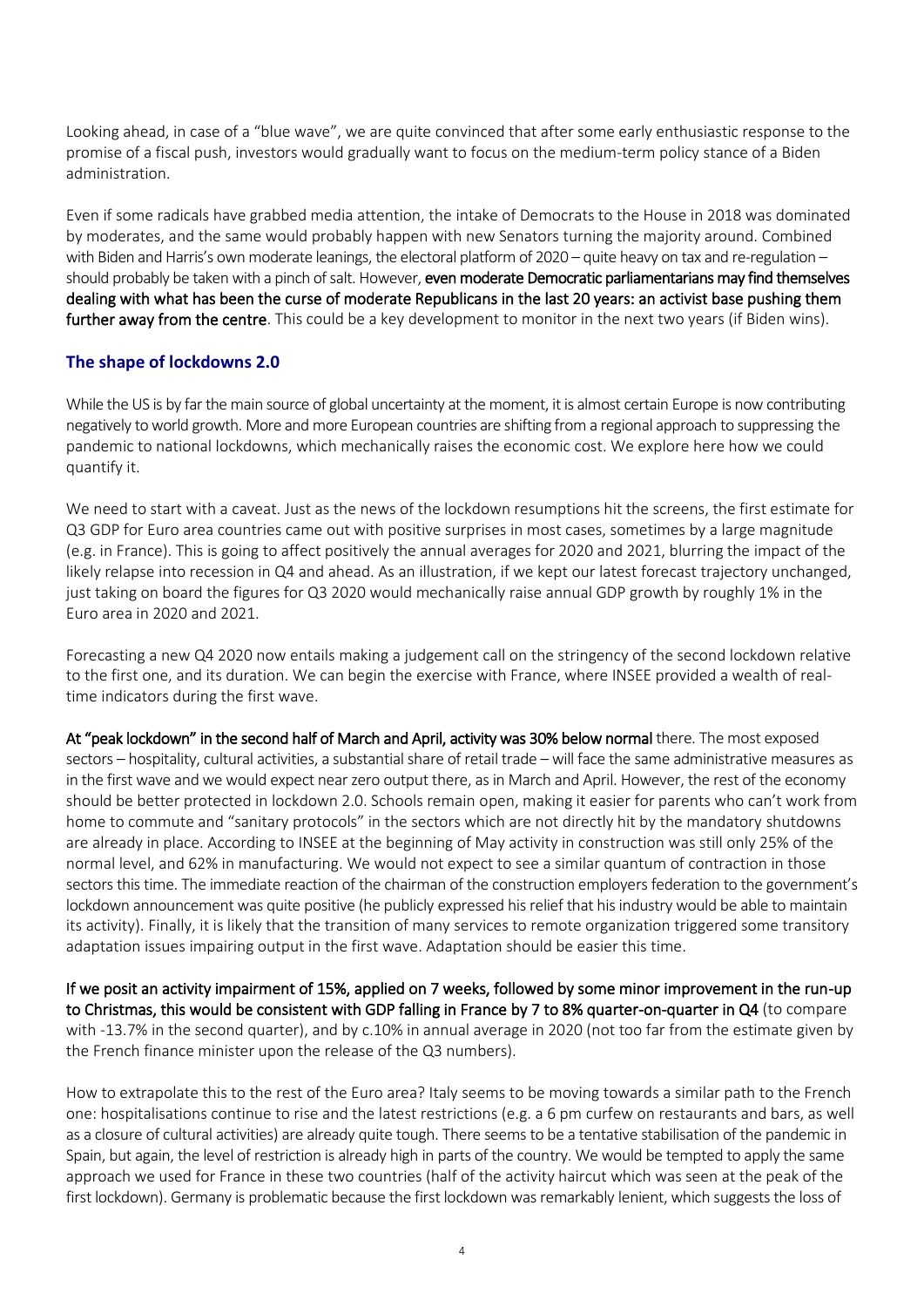activity in the second one could be quite close to what was seen in Q2 (the only major difference is that more nonessential shops can remain open). All in all, we think a 4 to 5% shock to Q4 GDP in the Euro area as a whole – against -11.8% in Q2 - would be a reasonable assumption. This would put the overall decline in GDP in 2020 to c.-8%, but it would still be a very special form of "W" trajectory, since the second leg would be significantly shallower than the first one. The best analogy we would find is with the Greek letter  $\mu$ .

But beyond the dent to Q4 and the 2020 figure, it is the whole trajectory for 2021 which we now need to question. Indeed, we don't think we should expect the same spectacular rebound after the new lockdown as what we had in May and June. Lockdown 2.0 would end in winter-time, with the possibility of the flu epidemic adding to the pressure on the healthcare system. We will have learned from the summer experience: normalising too fast after a lockdown would raise the probability of a third wave before a vaccine is widely available. So, we would expect a significantly smaller rebound upon exiting from the new lockdown.

Beyond the government measures affecting supply, demand conditions could also be more deeply impaired than during the first wave. Olivier Blanchard developed this bearish case in a twitter thread last week. One of his points is that the materialisation of the second wave will raise the level of uncertainty for private economic agents (who now know the pandemic is not a one-off) who would curtail their spending more drastically. We agree with this view. Investment in particular is likely to be further postponed. We would add that the longer the economy is impaired, the higher the "hysteresis" effects materialise. More new entrants on the labour market are not hired, eroding their human capital. More university students must make do with remote learning which may not be ideal for the quality of their training. More occasions of innovation are wasted. More capital expenditure is postponed, depleting the capital stock.

Blanchard calls on governments to step up their stimulus. In the first wave, focus was on granting emergency loans and providing "tax holidays". This approach is less productive if the crisis drags on: businesses cannot indefinitely raise their debt, and more proper transfers become necessary. Beyond the need to counteract a more acute contraction in demand, there is a good argument for governments to take the risk of further jeopardizing their debt trajectory. Even if the current sanitary conditions are obviously very challenging, at least the probability of a vaccine becoming available before a third wave strikes is rising (to a large extent it is question of time: proper tests need to be conducted, especially given the rising distrust in large segments of the population against vaccination). Governments can therefore agree on more spending now on a fair probability that this would be "the last effort" before a medical solution is found.

Still, this "extra effort" needs to be made financially sustainable, and this is why the ECB's signals last week were important.

## **Recalibration**

The latest macro developments are hardly consistent with the ECB's macro baseline as it had been presented in their September forecasts. Even when taking on board the significant positive surprise of Q3 2020, our first sketch of projections incorporating the relapse in Q4 would leave 2022 GDP a good 1.5% below 2019, without factoring in any third wave, whereas the ECB had it back to an inch of the 2019 level by then. This would call for a re-calibration of the stimulus, and as we expected, the ECB last week signalled they would move in December, and did so very powerfully, even if they did not shed much light on the instruments they would use.

They did not wait for the press conference to send a dovish signal. By adding a paragraph to the monetary policy decisions statement *("The new round of Eurosystem staff macroeconomic projections in December will allow a thorough reassessment of the economic outlook and the balance of risks. On the basis of this updated assessment, the Governing Council will recalibrate its instruments")* the ECB unambiguously committed to further action in December. President Lagarde strongly emphasized during the press conference than this pre-commitment was unanimous, even if the extent of the recalibration will depend on the evolution of the pandemic, the economic costs of the containment measures and the fiscal responses from governments.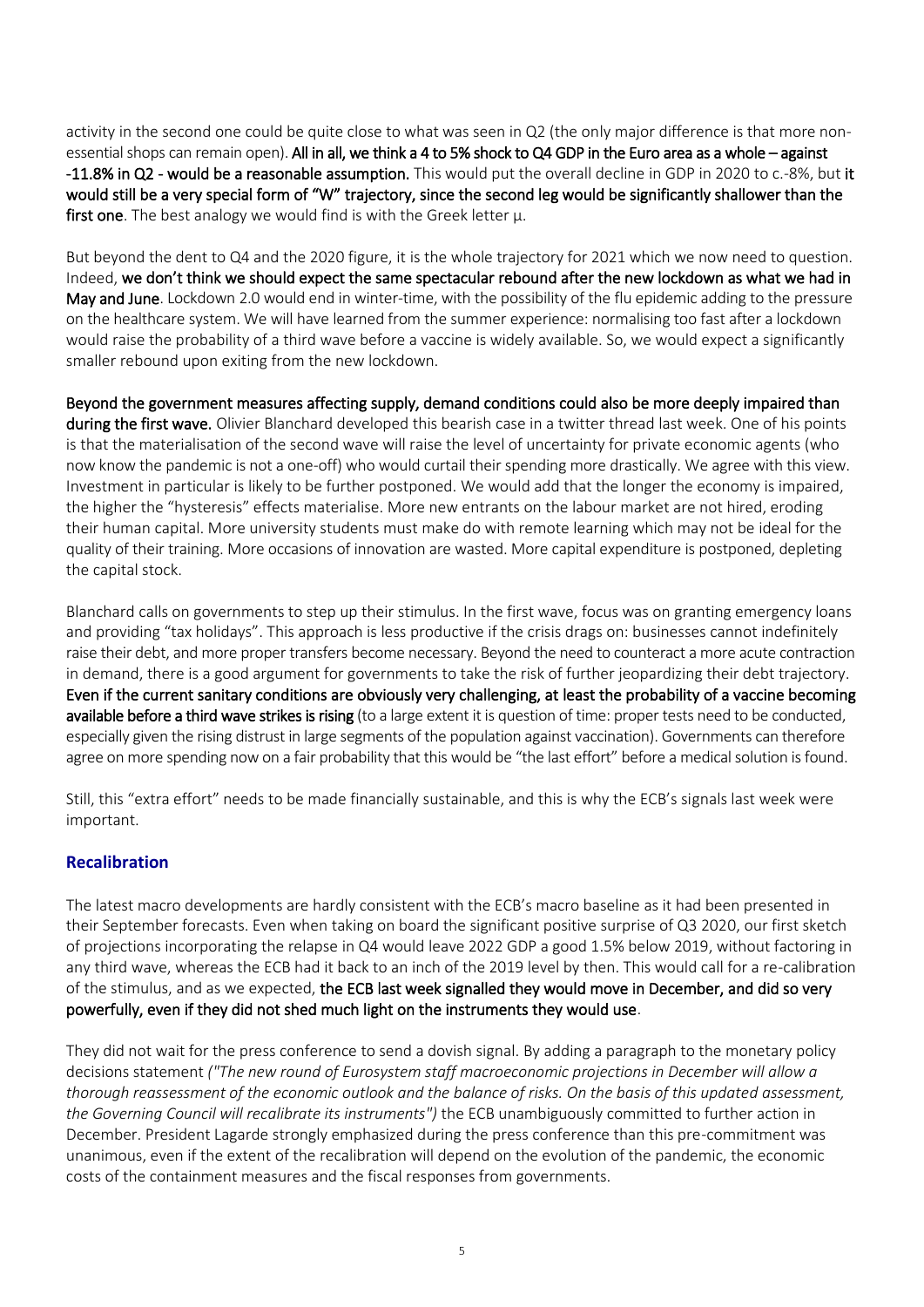President Lagarde insisted that December action is going to be a package. The ECB will look at all instruments and their various combinations to get an optimal outcome, but from the Q&A here is the ranking we have in mind.

In line with our long-held expectation, we think that an extension in time and duration of the Pandemic Emergency Purchase Programme (PEPP) will be the piece de resistance of any package. True, for now the ECB has just spent EUR 616.9bn in PEPP purchases and at the current pace the 1.35trn envelope would not be depleted before early September. But we think that the deterioration in the economic outlook will mechanically push public deficits up, via automatic stabilizers and the necessity to prolong costly emergency fiscal support schemes. This is already happening: Italy submitted last month a draft budget with a EUR33bn fiscal expansion for 2021, and this number has already been revised up to 39bn. Sovereign issuance will rise sharply, which would normally call on the ECB to increase its own absorption capacity.

We interpret the emphasis on PEPP flexibility by Lagarde as a signal that the pace of purchases under PEPP could increase in the coming weeks (a slight acceleration reported already over the past few weeks) should there be a market deterioration.

We also continue to think that action on the Targeted Long-Term Refinancing Operations (TLTROs) will be part of the package. Lagarde elaborated at length on this instrument during the Q&A, insisting on the role played by the TLTROs in ensuring smooth credit flows to the economy. At the same time, she mentioned the tightening of credit conditions expected by banks in the latest ECB Bank Lending Survey, on the back of weaker outlook, higher credit risk and uncertain fiscal support (see Exhibit 5). Several parameters could change on this instrument. We would expect to see both a lower dual rate (currently already 50 basis points below the deposit rate) and a longer discount period (currently 24 June 2020 to 23 June 2021) until the end of 2021 at least.



Beyond these two "high ranking candidates" for action in December, there is also a list of runners-up. In order of plausibility we would start with an increase in the tiering multiplier, which provides some protection to banks against the direct impact of the negative rate on their excess reserves. This would be a natural response to the rise in liquidity triggered by another expansion in TLTROs. The share of excess liquidity exempts from the 0.5% deposit rate levy stood at 27.2% in early October compared to 46.4% when the tiering system was introduced. A minimum increase of the tiering multiplier to 8 from 6 is thus likely.

We think the inclusion of Fallen Angels in PEPP – i.e. allowing some signatures losing their investment grade to remain eligible to the programme– is also plausible, especially is there is a deterioration in markets confidence. We think we would need to see a bit pressure on the credit market in coming weeks for the ECB to take such a decision.

We still find another cut in the deposit rate unlikely. Even though President Lagarde stated that no tool was excluded, the fact that depo cut was not at all mentioned during the Q&A strengthened our view that in the current environment it is not the most appropriate instrument. Even in the context of euro appreciation, recent ECB publications suggest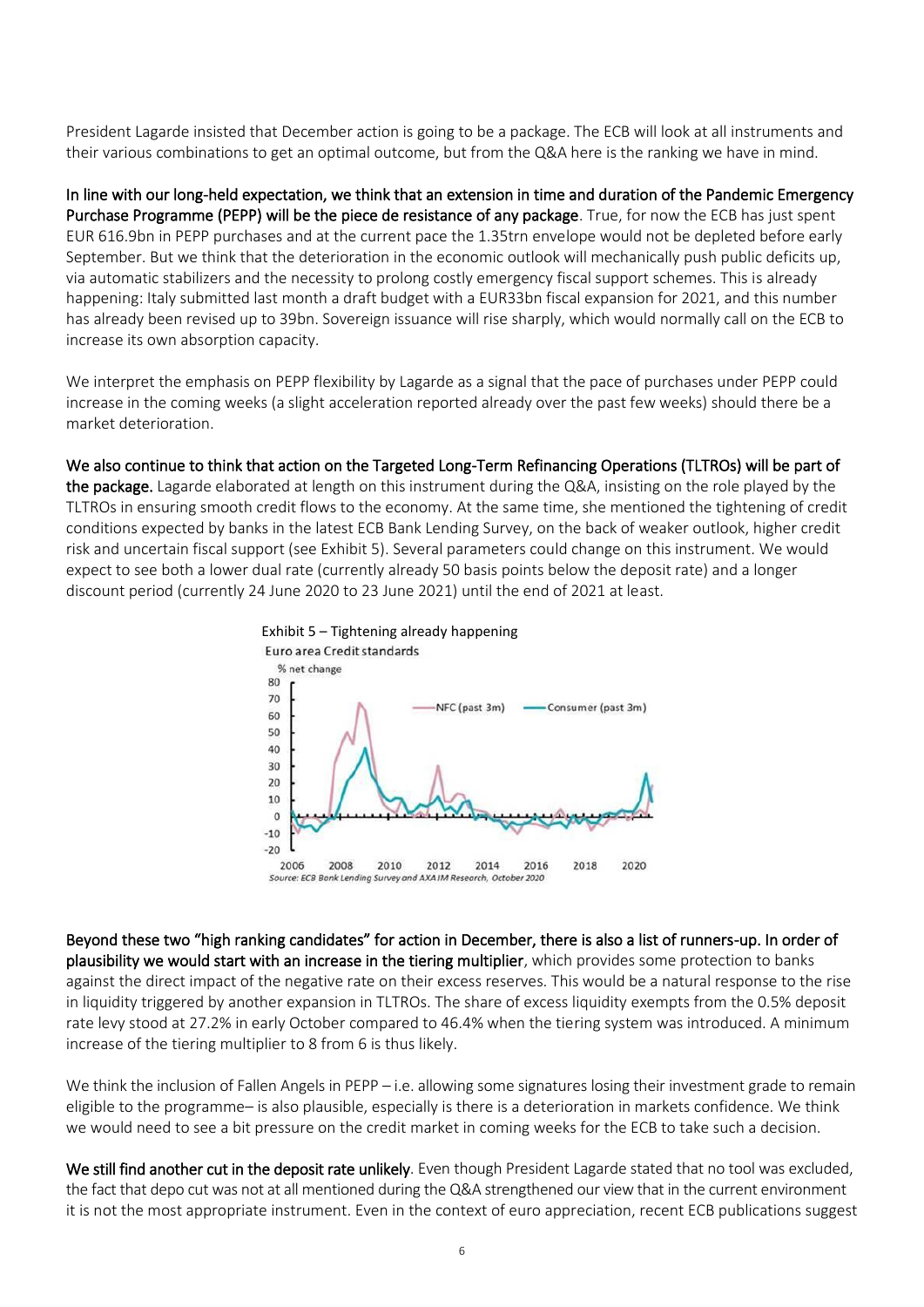that QE is actually more powerful in easing financial conditions, including the exchange rate. In any case, the onus right now is not on reducing further the yield on the reference risk-free asset (the German Bund), for which the market-expected ECB deposit rate seems to act as soft floor. At -0.6% on a 10 year the German government is handsomely paid to raise its spending – which it is finally doing with the enthusiasm of the beginner. What matters is to keep spreads as tight as possible in the more fragile countries and moving the deposit rate would not change anything to this. We would add that while the ECB has found ways to mitigate the cost of negative interest rates for banks via the tiering system and generous TLTROs, no such relief is available to institutional investors. The ECB cannot be blind to the financial stability risks that this could create.

We also think it is still be too early to envisage a recalibration in the ECB's "ordinary" quantitative easing the Asset Purchase Programme (APP). If some of the impact of pandemic is becoming permanent, changing the parameters of the APP to incorporate the flexibility granted to the PEPP would send a powerful signal. Yet, this is a highly political decision, and one that is possibly better addressed as an outcome of the "strategy review".

Finally, we were intrigued by Lagarde mentioning the possibility of "new instruments". This may not mean much – the central bank needs to show it keeps an open mind and that its arsenal is never empty – and we think the list of options above is already quite ample. There is an avenue though we mentioned at the beginning of the first wave: getting the ECB to buy corporate loans from banks outright. It is quite cumbersome operationally and would imply quite some risk taking by the ECB, but this would be very powerful, especially if the state loan guarantee programmes are phased out. Still, we don't think it's for immediate consumption. This will be for another Macrocast…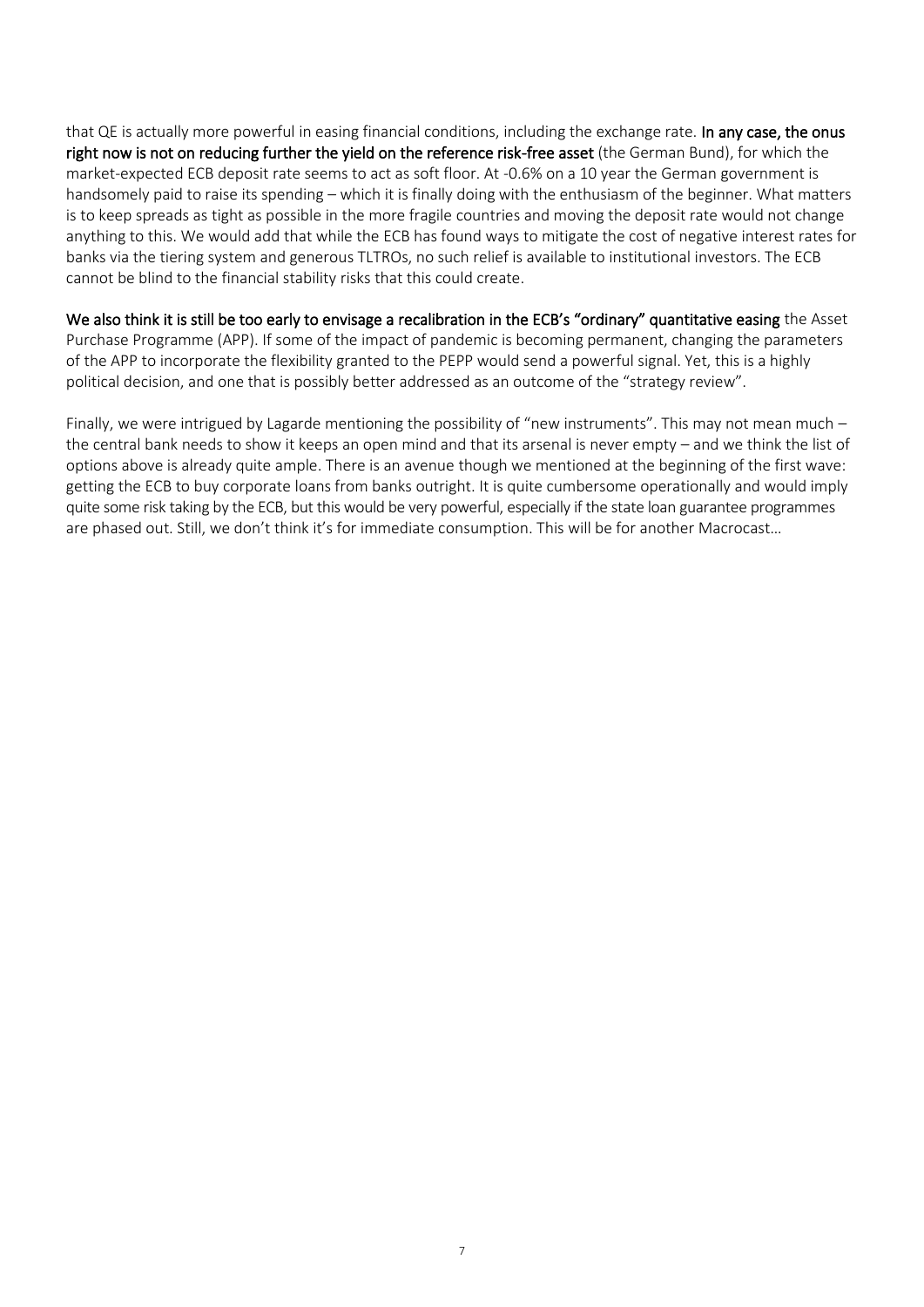| Country/Region             |            | What we focused on last week                                                                               | What we will focus on this week                                                                    |
|----------------------------|------------|------------------------------------------------------------------------------------------------------------|----------------------------------------------------------------------------------------------------|
|                            |            | • US polling, marginal narrowing in Biden lead, •                                                          | US election. Chances of quick election result                                                      |
|                            |            | but he maintains pole position.                                                                            | have risen, but risks of contested outcome                                                         |
|                            |            | Senate appoints Judge Barret to Supreme Ct.                                                                | remain real. Expect a Biden win, and, on                                                           |
|                            |            | Q3 GDP records 33.1%, versus expectations                                                                  | balance, a Dem majority in Hse and Senate.                                                         |
|                            |            | for 31.9% annualised and our own expectations •                                                            | FOMC meeting on Thursday evening. No                                                               |
|                            |            | for something softer.                                                                                      | policy action expected.                                                                            |
|                            |            | Sept income rises by 0.9%, and spending by                                                                 | Non-farm payrolls for October                                                                      |
|                            |            | 1.4% - saving rate falls to 14.3% from 14.8%                                                               | ISM indices for October                                                                            |
|                            |            | • France and Germany announced new 1-month<br>$\bullet$                                                    | Final October PMIs to confirm widespread                                                           |
|                            |            | lockdowns, lighter than in March (schools,                                                                 | decline in services sentiment                                                                      |
|                            |            | factories, offices remain open)                                                                            | • Germany factory orders to gauge the strength of                                                  |
|                            |            | ECB BLS shows further tightening in credit                                                                 | the manufacturing recovery                                                                         |
|                            |            | conditions                                                                                                 | German and Spanish IP, with the former to                                                          |
|                            |            | ECB pre-commits to a dovish package in                                                                     | post a rebound after disappointing last month                                                      |
|                            |            | December, with generous TLTRO and PEPP                                                                     | Check whether new restrictions are announced                                                       |
|                            |            | EA Q3 GDP beats expectations at 12.7% qoq                                                                  |                                                                                                    |
|                            |            | Developments of UK-EU trade meeting<br>٠                                                                   | Two weeks after Tier 3 for many regions,                                                           |
|                            |            | following intensification of negotiations and                                                              | we look for signs of virus rate slowing                                                            |
|                            |            | Barnier continuing discussions into this week .                                                            | Signs of breakthrough in EU-UK trade discussions                                                   |
|                            |            | UK housing market activity remains robust                                                                  |                                                                                                    |
|                            |            | with Nationwide house price indices firm at                                                                | MPC meeting and Monetary Policy Report.                                                            |
|                            |            |                                                                                                            | Expect £100bn extension of QE and                                                                  |
|                            |            | 5.8%yoy and mortgage approvals elevated                                                                    | downgrade of growth outlook                                                                        |
|                            | $\bullet$  | The BoJ kept its monetary policy unchanged<br>$\bullet$                                                    | Suga is likely to unveil a third supplementary                                                     |
|                            |            | Sep retail sales are stable (-0.1% mom)                                                                    | budget, focusing on the employment subsidy                                                         |
|                            |            | Sept IP progressed by 4% mom, outlook points                                                               | scheme extension and private consumption                                                           |
|                            |            | to a slowing recovery in the coming weeks                                                                  | support such as "Go to" campaign.                                                                  |
|                            |            | Unemployment rate is stable at 3%                                                                          | October manuf and services PMI releases                                                            |
|                            |            | Consumer confid is improving (33.6 from 32.7)                                                              |                                                                                                    |
|                            | $\bullet$  | The CCP's 5 <sup>th</sup> Plenum outlined some broad<br>$\bullet$                                          | PMIs to show continued solid expansion in                                                          |
|                            |            | directions on economic development for the                                                                 | both manufacturing and services sector                                                             |
|                            |            | coming 5 years, with more details to be released                                                           | activities                                                                                         |
|                            |            | next week and quantitative targets in early 2021 • More details on China's 14 <sup>th</sup> Five Year Plan |                                                                                                    |
|                            |            | Last week, central bank of Brazil kept policy • Central bank meetings: Poland                              |                                                                                                    |
|                            |            | rate unchanged at 2% as expected, acknowledging . PMI for EM (Oct)                                         |                                                                                                    |
|                            |            | that the policy stance is consistent with the • Industrial production in Brazil - should                   |                                                                                                    |
|                            |            | current environment; forward guidance unchanged.                                                           | increase as activity recovers amid Covid-19                                                        |
|                            |            | Singapore and South Korea released Q3 GDP,                                                                 | decline (Sep).                                                                                     |
|                            |            | -7%yoy and -1.3%yoy respectively.                                                                          | CPI inflation in Taiwan (Oct)                                                                      |
|                            |            | Malaysia is experiencing a 2 <sup>nd</sup> wave of new                                                     |                                                                                                    |
|                            |            | cases, averaging 900 per day in the past week                                                              |                                                                                                    |
| Upcoming $\overline{US}$ : |            |                                                                                                            | Mon: ISM mfg PMI; Tue: Presidential & Congressional (etc.) elections; Wed: TB, serv, ISM non-mfg   |
| events                     |            | PMI, FOMC announcement; Fri: Non-farm payrolls                                                             |                                                                                                    |
|                            | Euro Area: |                                                                                                            | Mon: EZ, Ge, Fr, It, Sp mfg PMI; Tue: EZ Eurogroup meeting; Wed: EZ comp, serv PMI (final), Ge, Fr |
|                            |            | PMI (final), It, Sp PMI; Thu: Retail sales, Ge new mfg orders; Fri: Ge, Sp IP                              |                                                                                                    |
|                            | UK:        | MPC vote - QE, Bank rate, Construction PMI                                                                 | Mon: PM speaks, mfg PMI (final); Wed: Comp, serv PMI (final); Thu: MPC decision and MP report,     |
|                            |            |                                                                                                            |                                                                                                    |
|                            | China:     | Mon: Mfg PMI (final); Thu: Serv PMI;                                                                       |                                                                                                    |
|                            | Japan:     | Mon: Caixin mfg PMI; Wed: Caixin Serv PMI (final)                                                          |                                                                                                    |